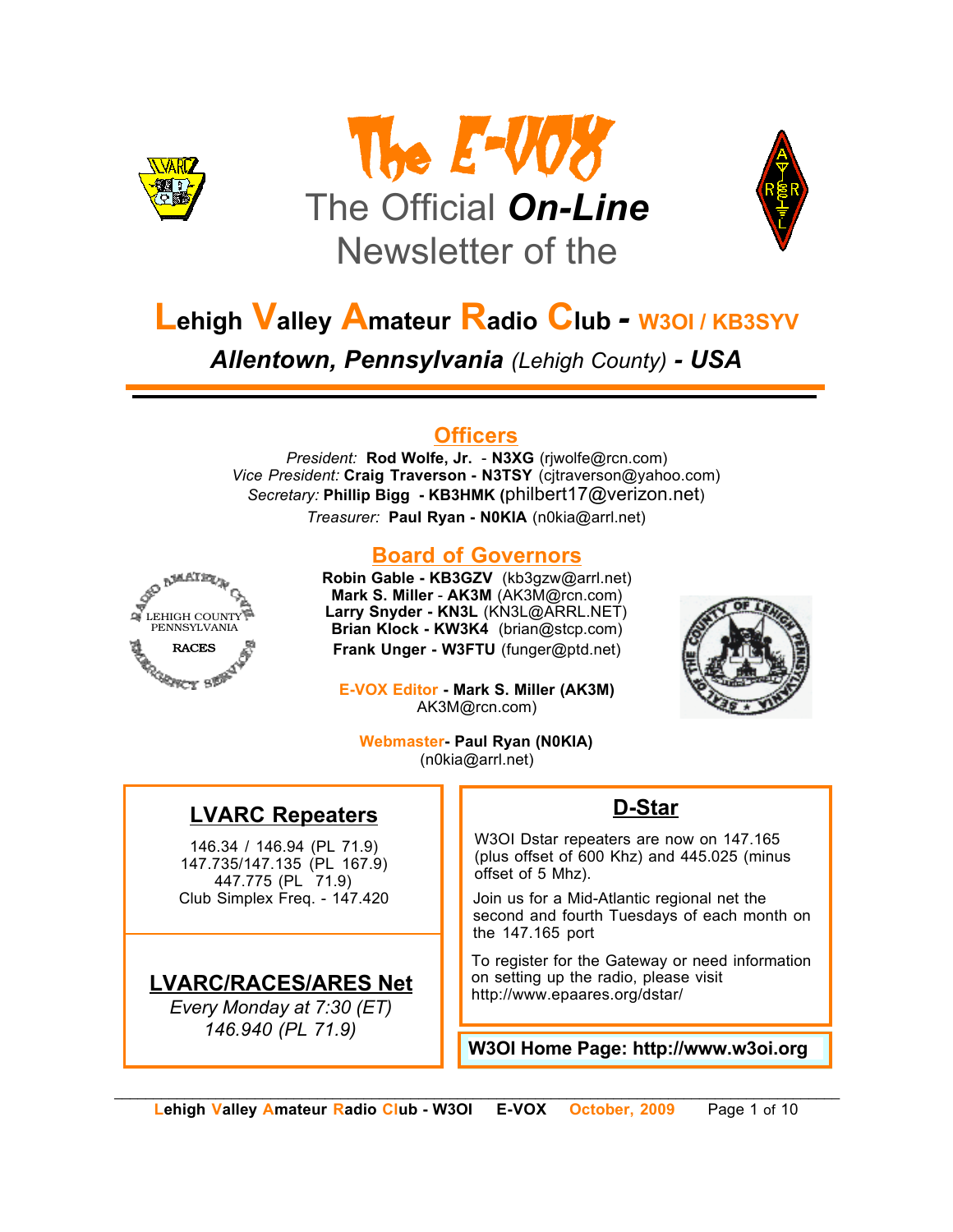# **October 2009 Contents**





**Newsletter submissions can be sent to Mark (AK3M) at AK3M@rcn.com**

**Your submissions can be text and/or graphics.**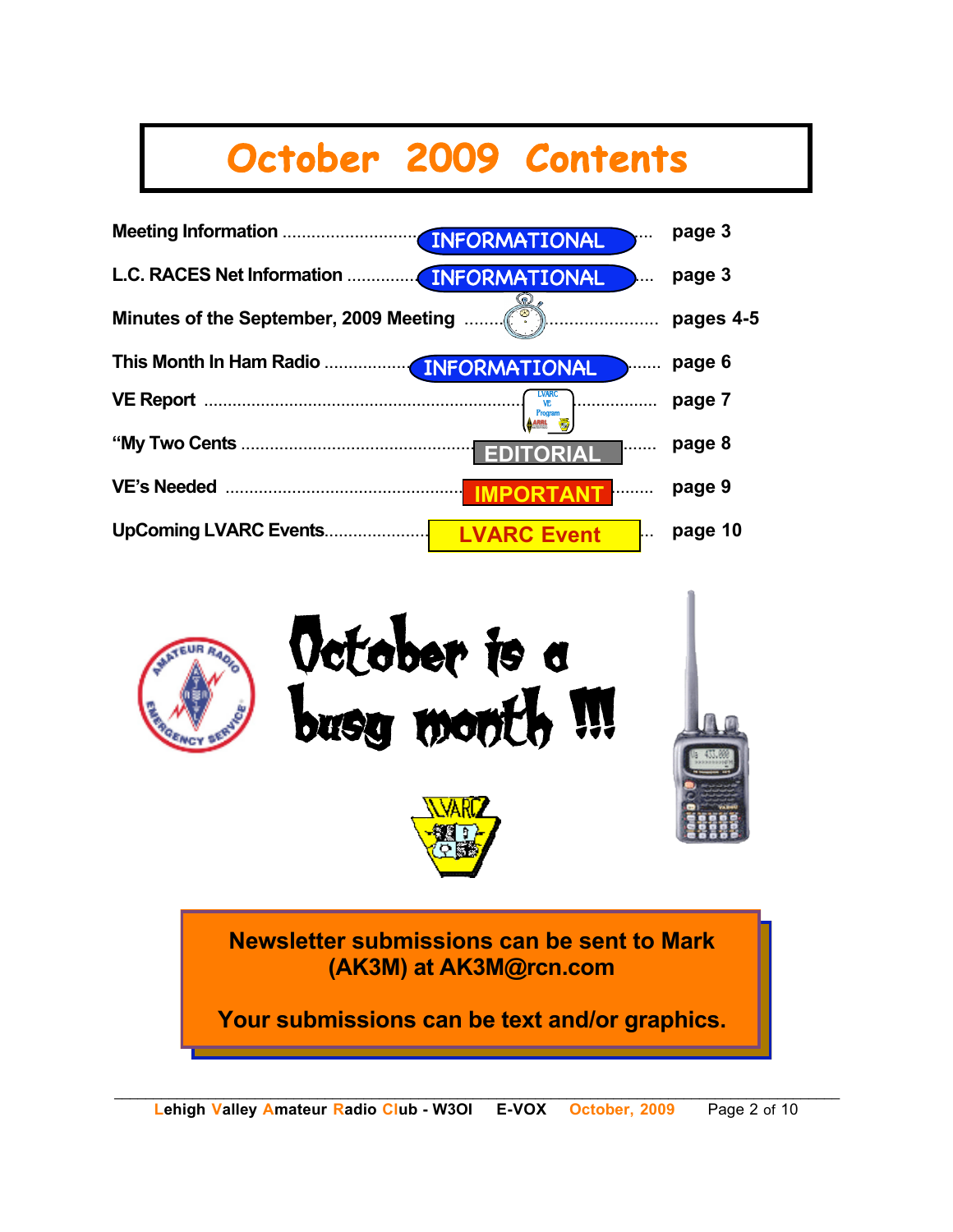

**The October, 2009 LVARC meeting will be held on October 6, 2009 at the Tri-Clover Fire Co. at 7:30 pm.**

# **LVARC / RACES NET**

**Don't forget to check into the Monday Night LC/LVARC/RACES Net on 146.94 (PL 71.9) with an alternate frequency of 147.735/147.135 (PL 167.9) The Net begins at 7:30 pm local time (ET).** 

> *Many* **club announcements will be heard there !**

**Monday Night RACES/ARES Check-In Summary - 2009**

| <b>Month</b>                 | <b>Number of</b><br>Check-In's                                                           | <b>Number of</b><br><b>Nets</b> |
|------------------------------|------------------------------------------------------------------------------------------|---------------------------------|
| January<br><b>February</b>   | 150<br>161                                                                               | 4<br>4                          |
| <b>March</b><br><b>April</b> | <b>IR RADIO</b><br><b>SATE!</b><br>173<br>146<br>Lehigh County<br><b>CIVIL EMERGENCY</b> | 5<br>4                          |
| <b>May</b><br>June           | <b>SERVEY</b><br>99<br>Pennsylvania<br>165                                               | 3<br>4                          |
| July<br><b>August</b>        | 136<br>148                                                                               | 4<br>5                          |

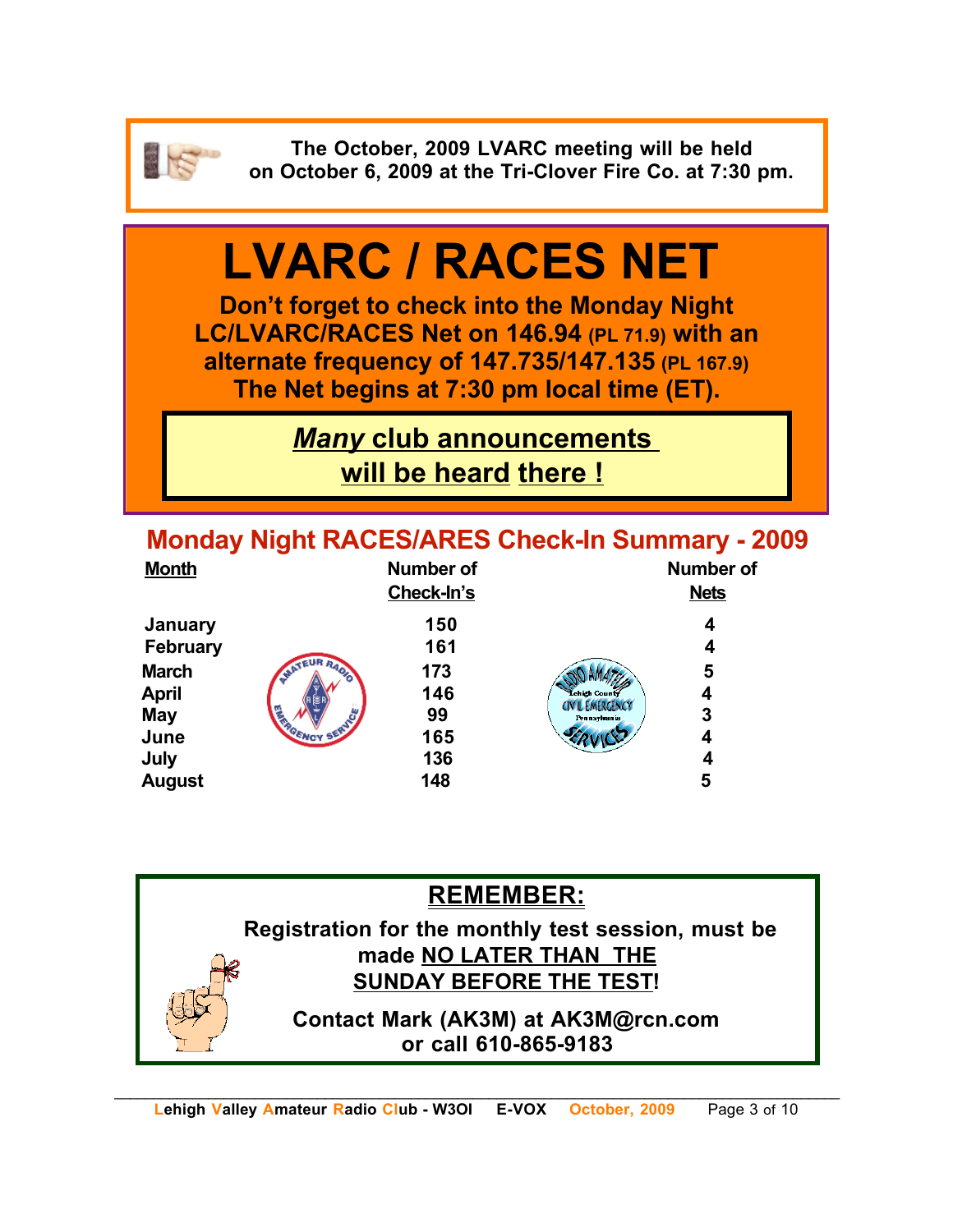### **Minutes of the September, 2009 LVARC Meeting** Submitted by Phil (KB3HMK)

The meeting was called to order by President Wolfe at Hrs, (EST / EDST).

The meeting opened with the Pledge of Allegiance, and then a moment of silence was observed for Silent Keys.

There were a total of 19 members in attendance, and the club was joined by no guests. The following Board Members were present at the meeting: Rod (N3XG), Craig (N3TSY), Phil (KB3HMK), Paul (N0KIA), Robin (KB3GZV) and Brian (KW3K).

#### **Corrections Additions to the minutes:** One correction noted

Motion by: Dave – W3AMC Second by: Brent – KB3QER Carried (Y/N) Y

**Treasurer's Report::** (Paul - N0KIA)

Starting Balance: \$3,042.75 Ending Balance: \$3,039.70 Approved by: Bruce – KA3TIU Second by: Craig – N3TSY Carried: (Y/N) Y

#### **Committee Reports:**

**Repeater:** The 146.94 repeater is down. The power supply was damaged during a recent storm. There is no timeline on when it will be fixed. It was questioned about trying to fix ourselves. The club cannot do that due to it being owned by Lehigh County and must be looked at by Tu-Way Wireless. The 147.135 repeater is secondary for us. The club in N.J. is the primary club for the repeater. If you by chance hear a net going on by that club, let them finish.

The W3OK club is looking at making there 145.110 repeater a d-star repeater. They have asked if they could use the 135 repeater to do RACES / ARES events. Rod will look into and let the club know.

**Program:** Phil reports that tonight's program features Eric (AI3D). He will be providing a presentation on "Basics of Linear Amplifiers." He is in need of a program for October. November will be Brian (KW3K) (pending). He will let Phil know what the program is. December is the annual "Cookie Cruncher." That will wrap up the year.

#### **Volunteer Examiners:**

1. There was no one scheduled to test at the August, 2009 test session.

2. The next LVARC test session will be September 18, 2009.

3. VE's are needed for the October 3 and October 10 special test sessions. Contact Mark (AK3M) if you are available to help.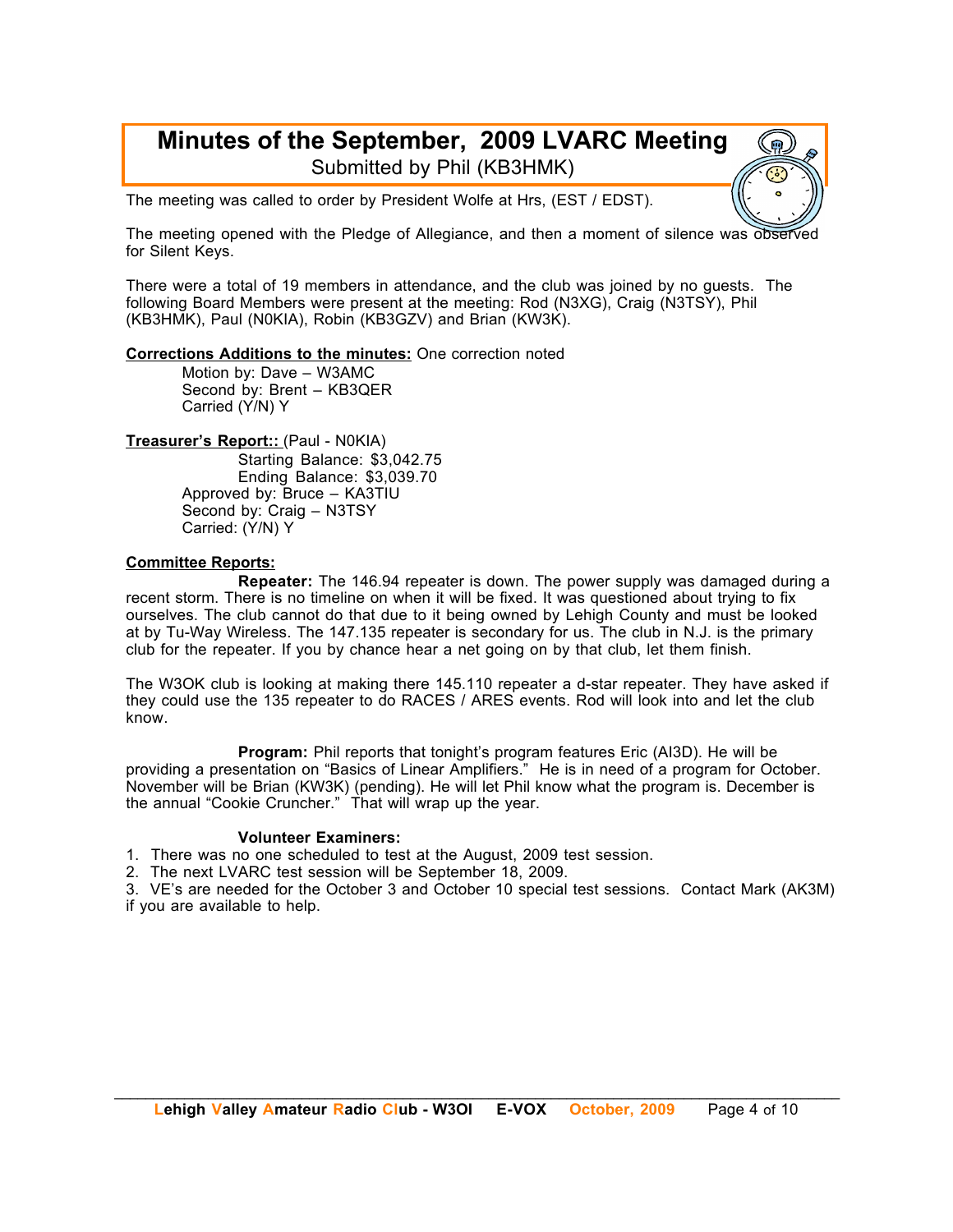#### **Old Business:**

\* Rod noted that the W3OI RACES / ARES guidelines have been on the Yahoo group for a while. There was only one comment. It will be voted on under new business.

\* St Luke's Hospital will be having a tech program for their employees. They are expecting 30 people. Rod is looking for instructors. The dates are Sept. 25 & 26 and Oct. 3. Contact Rod if you would like to help out.

\* September 19 is the Emergency Preparedness Day at the Expo Center on Cetronia Rd. The club will be having a table at the event. Contact Rod for more info.

\* Volunteers are still needed for the September 13 LVH/VIA marathon. Volunteers are to notify Mark (AK3M) AND register as "Amateur Radio Operator" on the LVH website.

\* Volunteers are needed for the Women's 5K Classic to be held on October 17. Contact Mark (AK3M) if you are available to help.

\* The club had discussed about purchasing another portable tower from Brian. It will be brought up under new bossiness.

#### **New Business:**

\* Rod asked for a motion to accept the RACES/ARES guidelines. The motion was made by Brian (KW3K) and seconded by Brent (KB3QER). The motion carries.

\* Rod asked for motion to purchase another portable tower from Brian (KW3K) for \$300. The motion was made by Bruce (KA3TIU) and seconded by Craig (N3TSY). There was one abstention. The motion caries.

\* Brian asked if he could use the 147.135 repeater as the primary repeater for Skywarn. Rod didn't see a problem with it.

#### **Good of Order:**

\* Paul found an article in the paper about Brian (KB3QHA) doing cycling. He also found a silent key plaque from years gone by. Not sure what it was for.

\* Bob (KE3AW), from the W3OK club, wanted us to know that they will be holding a tech class. Check there website for more info. It's www.dlarc.org.

\* Brian (KW3K) is looking into having another Skywarn class. More info to follow.

\* Ike (N3IK) is looking for help putting up a beam antenna. Contact him if you can help.

The LVARC Monthly Business Meeting Closed at 2013 hrs, EST. Motion by: Craig – N3TSY Second by: Dave – W3AMC In favor: Y

Respectfully Submitted de KB3HMK, Secretary.

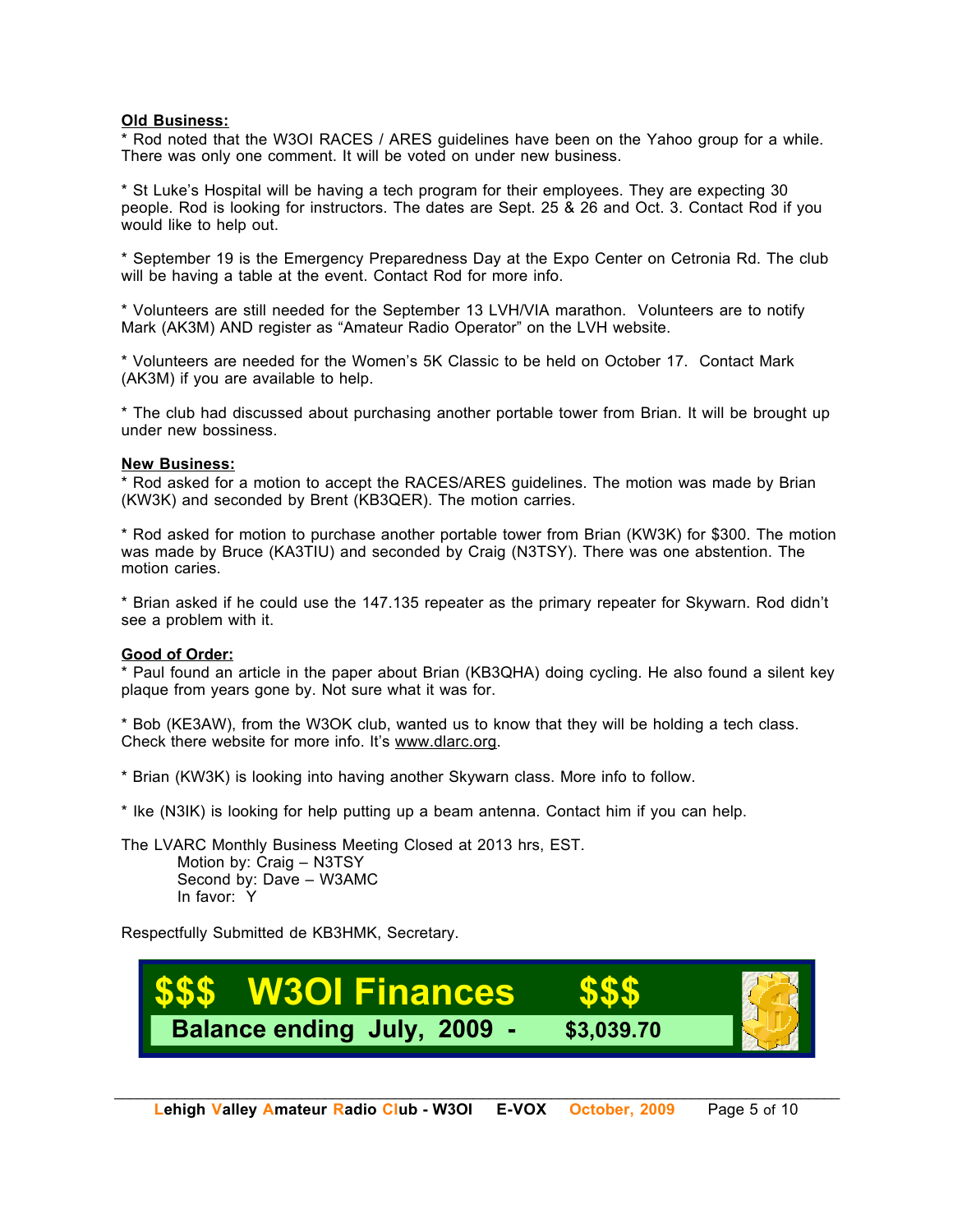# **This Month In Ham Radio**

| Sunday                                                         | Monday                                                  | Tuesday                                                     | Wednesday                                                     | Thursday | Friday                                                         | Saturday                                     |  |  |
|----------------------------------------------------------------|---------------------------------------------------------|-------------------------------------------------------------|---------------------------------------------------------------|----------|----------------------------------------------------------------|----------------------------------------------|--|--|
| 2009                                                           | <b>October</b>                                          |                                                             |                                                               |          | St.<br>Luke's<br><b>Test</b><br><b>Session</b>                 |                                              |  |  |
| 4                                                              | <b>ARES</b><br><b>RACES</b><br><b>Net</b><br>7:30       | <b>LVARC</b><br><b>Meeting</b><br><b>Tri-Clover</b><br>7:30 | Dist. 2<br><b>RACES</b><br>Net - 7:30<br>147.255              | 8        | g                                                              | 10<br><b>LDS Test</b><br><b>Session</b>      |  |  |
| 11<br><b>Deadline</b><br>to<br>schedule<br>test                | 12<br><b>ARES</b><br><b>RACES</b><br><b>Net</b><br>7:30 | 13                                                          | 14<br>Dist. 2<br><b>RACES</b><br><b>Net - 7:30</b><br>147.255 | 15       | 16<br><b>LVARC</b><br><b>Test</b><br><b>Session</b><br>7:00 pm | 17<br><b>Women's</b><br>5K<br><b>Classic</b> |  |  |
| 18                                                             | 19<br><b>ARES</b><br><b>RACES</b><br><b>Net</b><br>7:30 | 20                                                          | 21<br>Dist. 2<br><b>RACES</b><br>Net - 7:30<br>147.255        | 22       | 23                                                             | 24                                           |  |  |
| 25                                                             | 26<br><b>ARES</b><br><b>RACES</b><br><b>Net</b><br>7:30 | 27                                                          | 28<br>Dist. 2<br><b>RACES</b><br>Net - 7:30<br>147.255        | 29       | 30                                                             | 31                                           |  |  |
| LVARC Meeting - Tuesday October 6 - 7:30 - Tri-Clover Fire Co. |                                                         |                                                             |                                                               |          |                                                                |                                              |  |  |
| Test Session - Friday October 16 - 7:00 pm - Rd Cross Building |                                                         |                                                             |                                                               |          |                                                                |                                              |  |  |

**Lehigh Valley Amateur Radio Club - W3OI E-VOX October, 2009** Page 6 of 10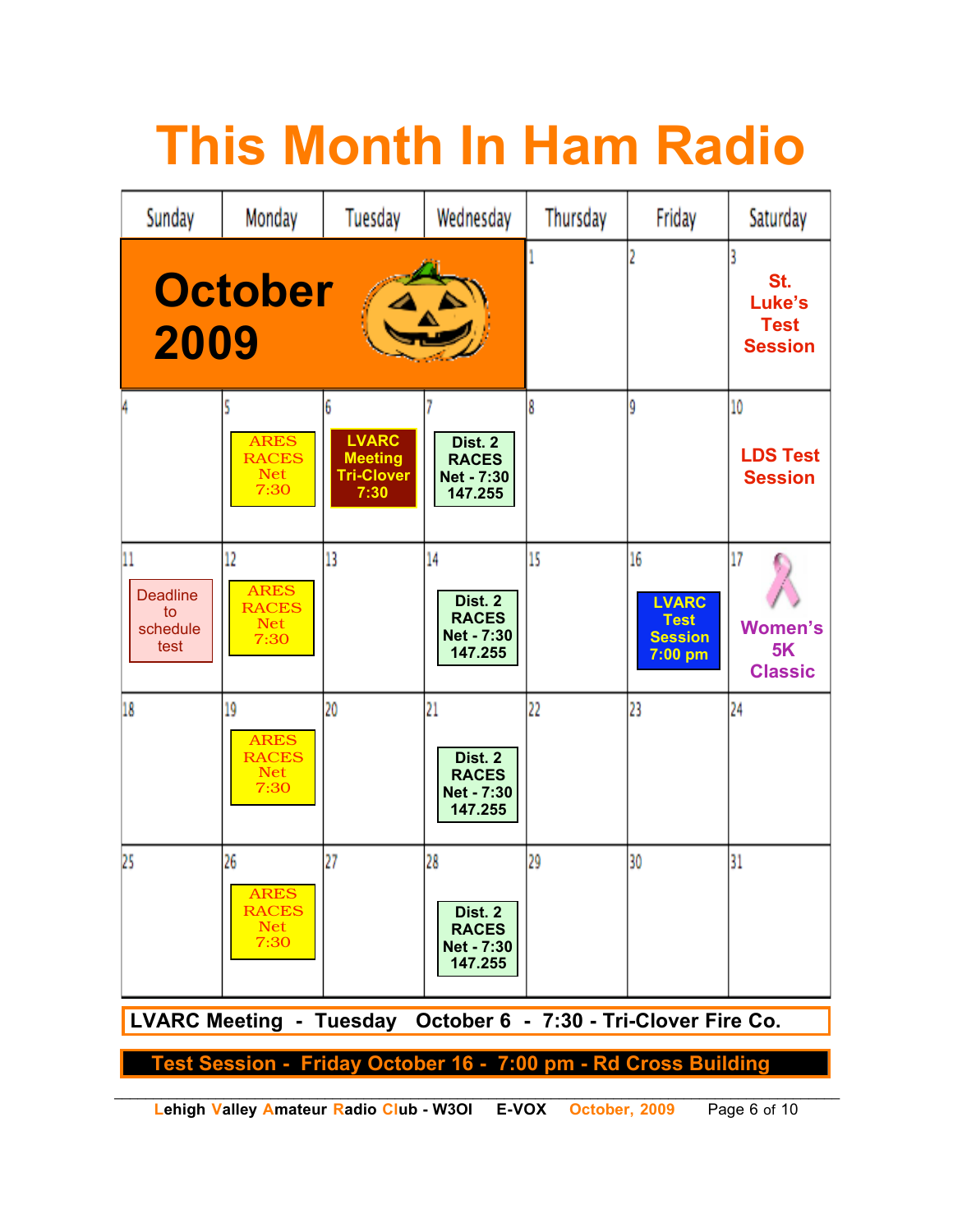| <b>Mark your Calendar</b>                                             | <b>LVARC Activities/Events</b><br>PRINT, CLIP and POST |  |  |  |  |
|-----------------------------------------------------------------------|--------------------------------------------------------|--|--|--|--|
| <b>Saturday October 3 --- Special test session - St. Luke's</b>       |                                                        |  |  |  |  |
| Monday October 5 --- LC RACES/ARES Net - 7:30 pm (146.94)             |                                                        |  |  |  |  |
| Tuesday October 6 -- LVARC Meeting - 7:30 pm - TriClover              |                                                        |  |  |  |  |
| Saturday October 10 --- Special test session - Kutztown 4:00 pm       |                                                        |  |  |  |  |
| Sunday October 11 -- Deadline to Schedule Test Session for this month |                                                        |  |  |  |  |
| Monday October 12 --- LC RACES/ARES Net - 7:30 pm (146.94)            |                                                        |  |  |  |  |
| Friday October 16 -- LVARC Test Session (REGISTRATION REQUIRED)       |                                                        |  |  |  |  |
| <b>Saturday October 17 --- Women's 5K Classic</b>                     |                                                        |  |  |  |  |
| Monday October 19 --- LC RACES/ ARES Net - 7:30 pm (146.94)           |                                                        |  |  |  |  |
| Monday October 26 --- LC RACES/ ARES Net - 7:30 pm (146.94)           |                                                        |  |  |  |  |

**There may be additions and deletions to the above dates. Listen to the Monday Night Net, the newsletter and announcements at meetings for changes.**



**REMEMBER: The LVARC offers amateur radio testing.** If you want to obtain your entry level license or if you wish to upgrade, the LVARC can help.

Test sessions are given the 3rd Friday of each month. **REGISTRATION IS REQUIRED!!! Registration must be made no later than the Sunday before the Friday test session.**



**To schedule a test or for more information, contact Mark (AK3M) at AK3M@rcn.com or call 610-865-9183.**

Have an article, diagram or an opinion you would like to share with the LVARC members in this newsletter? Send it to Mark (AK3M). You can submit VOX material in any form. Send it via email (AK3M@rcn.com) or US mail (5508 Hale Ave - Bethlehem, PA 18017). You can send pictures, diagrams or text. **The newsletter needs YOUR material to continue!**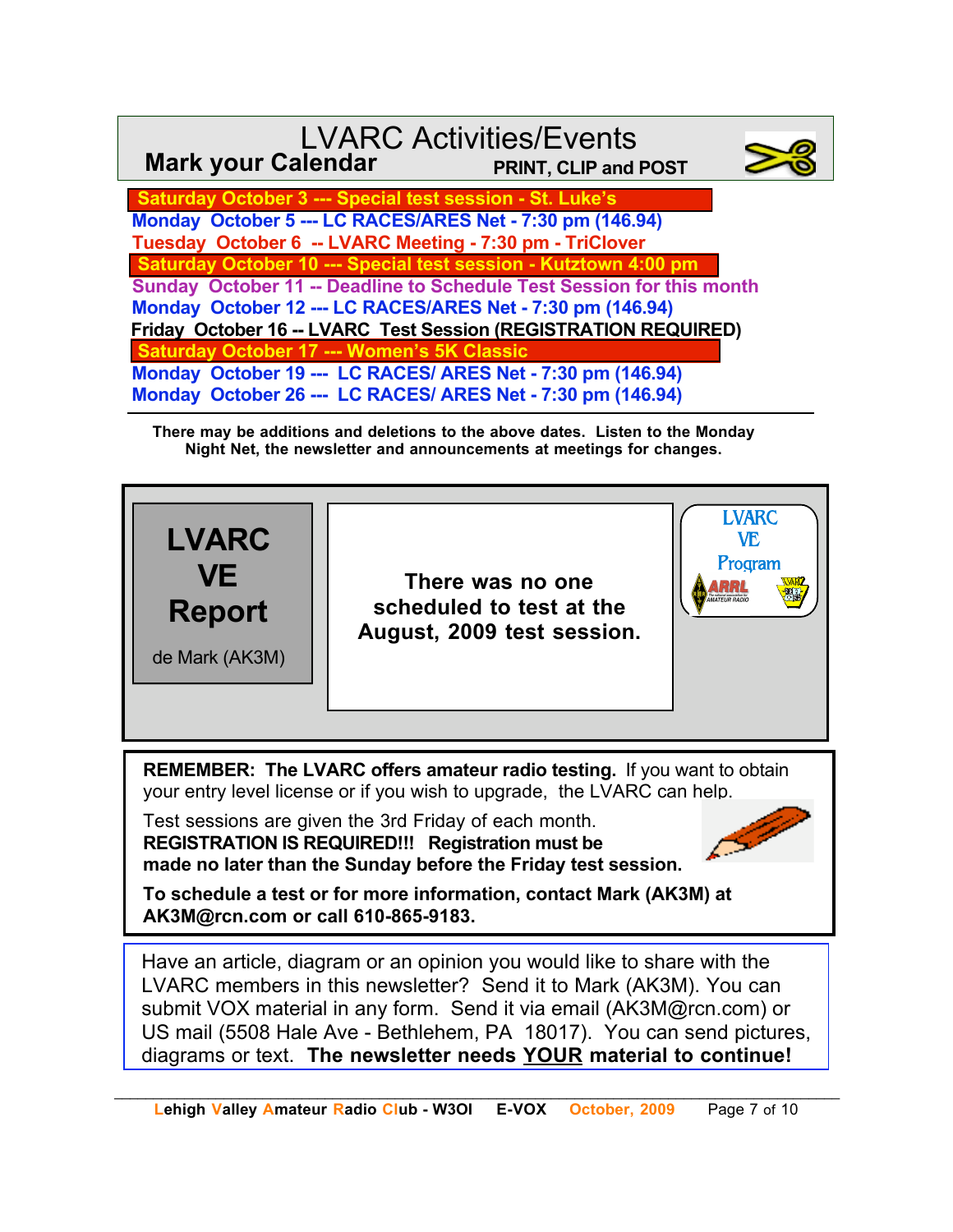**"My Two Cents" ...** de Mark (AK3M)



**Hams Respond To A Need!** We all know that one aspect of amateur radio is emergency communications and public service. Emergency communications has taken on a new look after September 11, 2001. Many LVARC members have chosen to use their skills and equipment for both emergency communications and/or public service. When asked to provide communications support for a local public service event, the response has been terrific. LVARC members who realize that they can use their hobby to aid their community, respond promptly. This response is heart warming. I am pleased with the amateurs who choose to participate in these activities. They show up regardless of the weather and in some cases, their assigned position(s).

Please be advised that ALL amateurs are invited to assist with public service communication whether they live in the Lehigh County or not or whether they are LVARC members or not. VHF is used so that also includes the participation of any amateur with any class of license. If you are new to public service, do not be afraid to volunteer to help. We all started somewhere and there is plenty of support if you have questions.

Please keep in mind that RACES and ARES activities are different. Public service events such as the Spring 1/2 Marathon, Fall full Marathon and Fall Breast Cancer walk, fall under ARES. If you wish to be active with the Lehigh County Emergency plans, you must have completed the on-line NIMS courses and registered with Jeff (N3MFT). Remember to send a copy of your NIMS (ICS) courses to me (Mark-AK3M) via US mail or scan them and send electronically. NEVER send the originals.

I repeat information in this editorial as we have had many new hams join the amateur ranks and the LVARC and are therefore potential ARES/RACES volunteers. If you wish additional information about RACES/ARES and your role, contact Jeff Kelly (N3MFT) or me (Mark Miller (AK3M). Your help **is** appreciated.



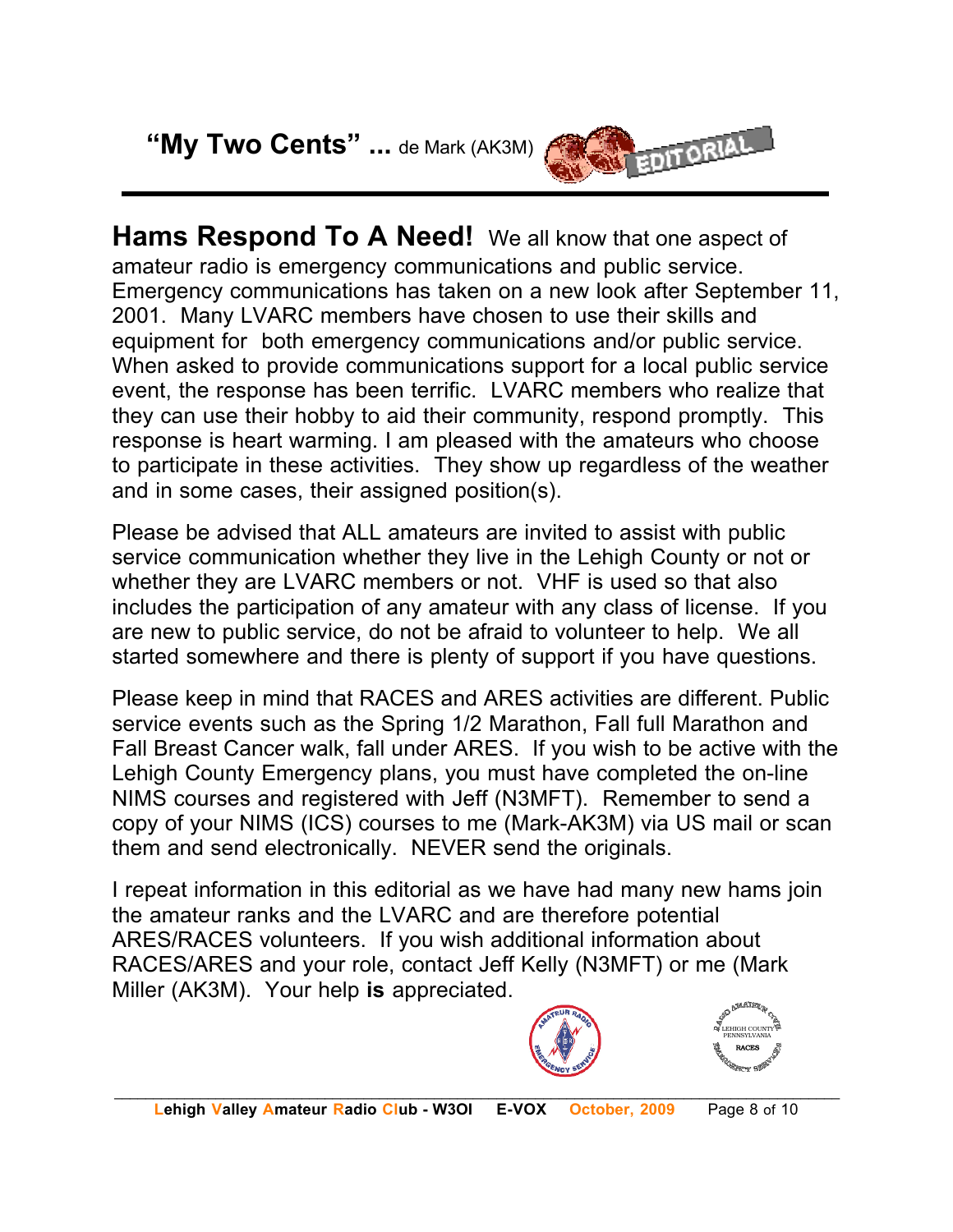# **Call Changes:**

- 1. Rob Miller WAS KB3LCW and is now **K3LBI.**
- 2. Beth Brady WAS KB3TET and is now **W0ADX.**



**VE's NEEDED: There will be 2 special test sessions. One on October 3 and one on October 10, 2009. Many VE's will be needed as we are expecting MANY to attend each session. LVARC VE Event**

**Contact Mark (AK3M) if you are available to help.**

**IMPORTANT**

# **Upcoming LVARC 2009 Events**

**September 13 --- LVH Marathon September 19 --- Community Preparedness Day**

**October 6 --- Nomination of 2010 Officers October 3 --- St. Luke's Test Session October 10 ------ Special Test Session October 17--- Women's 5K** 

**November --- Nomination of 2010 Officers**

**December 8 --- Election for 2010 Officers December --- Operation Ho Ho (TBA)**

**Reader submissions to the newsletter are needed if it is to continue!**